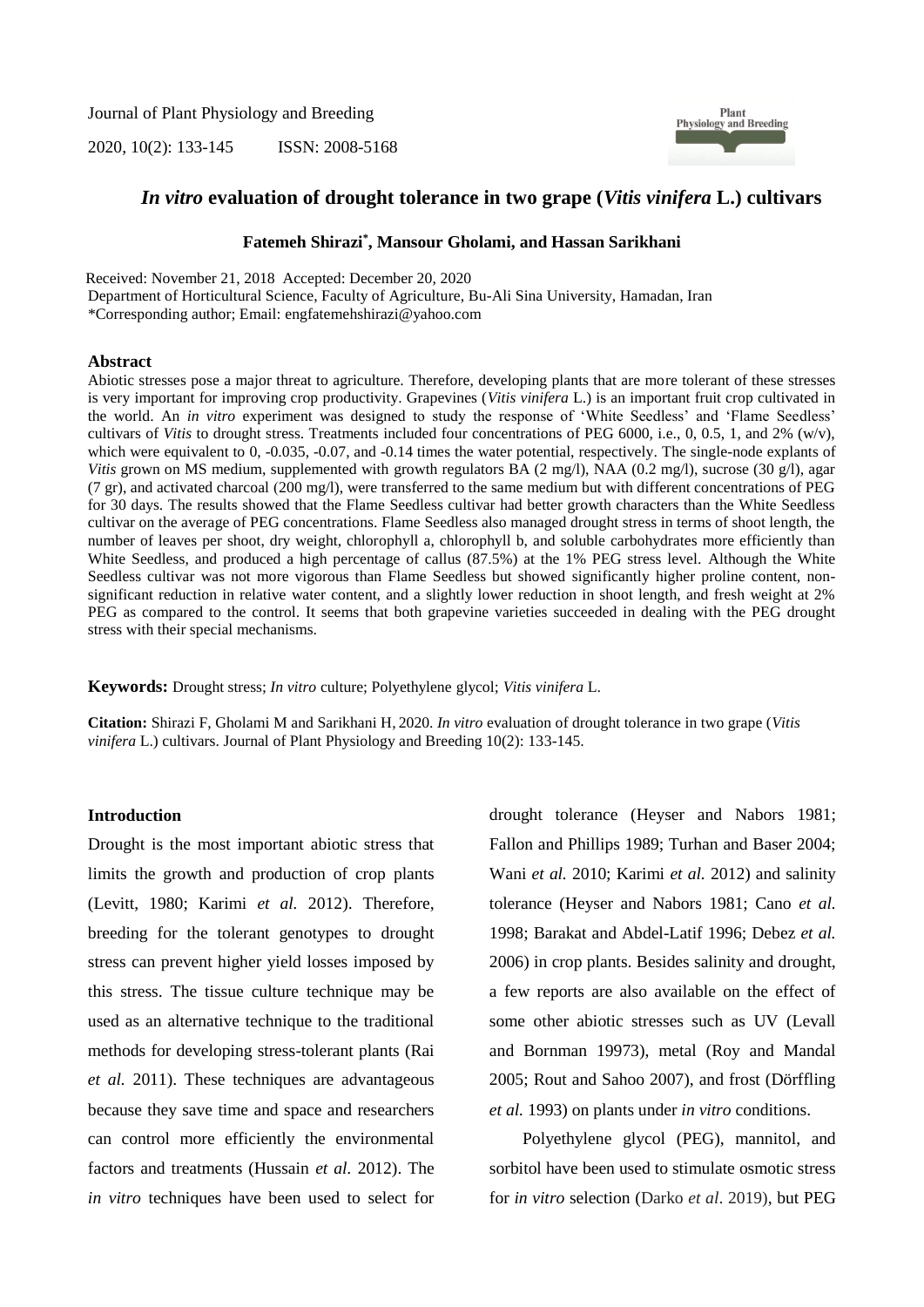has been most frequently used to impose waterdeficit stress in plants (Jacomini *et al.* 1988). The imposed plants are characterized by several compounds such as proline and antioxidant enzymes (Rai *et al.* 2011).

Iran is the origin of commercial grapevines (*Vitis vinifera* L.) and there are numerous varieties of Persian origin (Winkler *et al.* 1974). The growth and production of grapevines depend on rainfall and, therefore, may be limited by drought conditions. Thus, identifying drought-tolerant grapevine genotypes could be beneficial for drought stress conditions. This study was aimed to evaluate the drought tolerance of two grape cultivars under *in vitro* conditions.

### **Materials and Methods**

The shoots of two grapevine varieties (White Seedless, Flame Seedless) were excised from rooted cuttings of Malayer Grape Research Center, Malayer, Iran. The shoots were placed under tap water for 1 h and submerged in a 1% bleach solution containing 5.5% sodium hypochlorite for 10 min. Shoots were rinsed three times by sterile distilled water. Then, single-node explants (10-15 mm in length) were prepared and transferred to 140 mm  $\times$  75 mm glass jars containing 100 ml of the Murashige and Skoog (MS) basal medium. The medium was supplemented with 2 mg/l N6-benzyladenine (BA), 0.2 mg/l naphthalene acetic acid (NAA), 30 g/l sucrose, 7 gr agar and 200 mg/l activated charcoal. The pH of the media was adjusted to 5.7  $\pm$  0.1 with 0.1 N HCl or NaOH before sterilization (autoclaving at 121  $°C$  for 15 min). Cultures were maintained at  $24 \pm 1$  °C and 16/8 h light/dark photoperiod using cool-white fluorescent lights at 57  $\mu$ mol.m<sup>-2</sup>.s<sup>-1</sup>. The uniformly developed explants were transferred to the same medium having PEG 6000 concentrations 0, 0.5, 1, and 2%. PEG was added to the medium before the pH adjustment, while activated charcoal was added after the pH adjustment. The explants were maintained under similar conditions as described above for 30 days. At the end of the experiment, fresh weight (FW), dry weight (DW), relative water content (RWC), chlorophyll content, proline, and soluble carbohydrates were measured. The length of the main branch and the number of leaves were measured by a ruler.

To measure the RWC of the leaves, 10 leaf discs with a diameter of 7 mm were weighed (FW). Then, the discs were hydrated until saturation for 4 h at  $4 °C$  in darkness, and their turgor weight (TW) was measured. To obtain DW, the leaf discs were dried in an oven at 70 ◦C for 48 h. RWC was determined by the following formula:

RWC  $% = [(FW - DW) / (TW - DW)] \times 100$ 

Proline and soluble carbohydrate content were measured using 100 mg leaf samples based on Paquin and Lechasseur (1979). The absorbance of proline and soluble carbohydrate content was measured at 515 and 625 nm, respectively, using a spectrophotometer (Carry100, Variyan, USA). Lproline and glucose were used as the standard.

The chlorophyll content was measured in 100-mg leaf samples based on Gross (1991) as follows:

> Total chlorophyll  $(\text{gr/l}) = (\text{OD}_{645} \times 0.0202) +$  $(OD_{663} \times 0.00802)$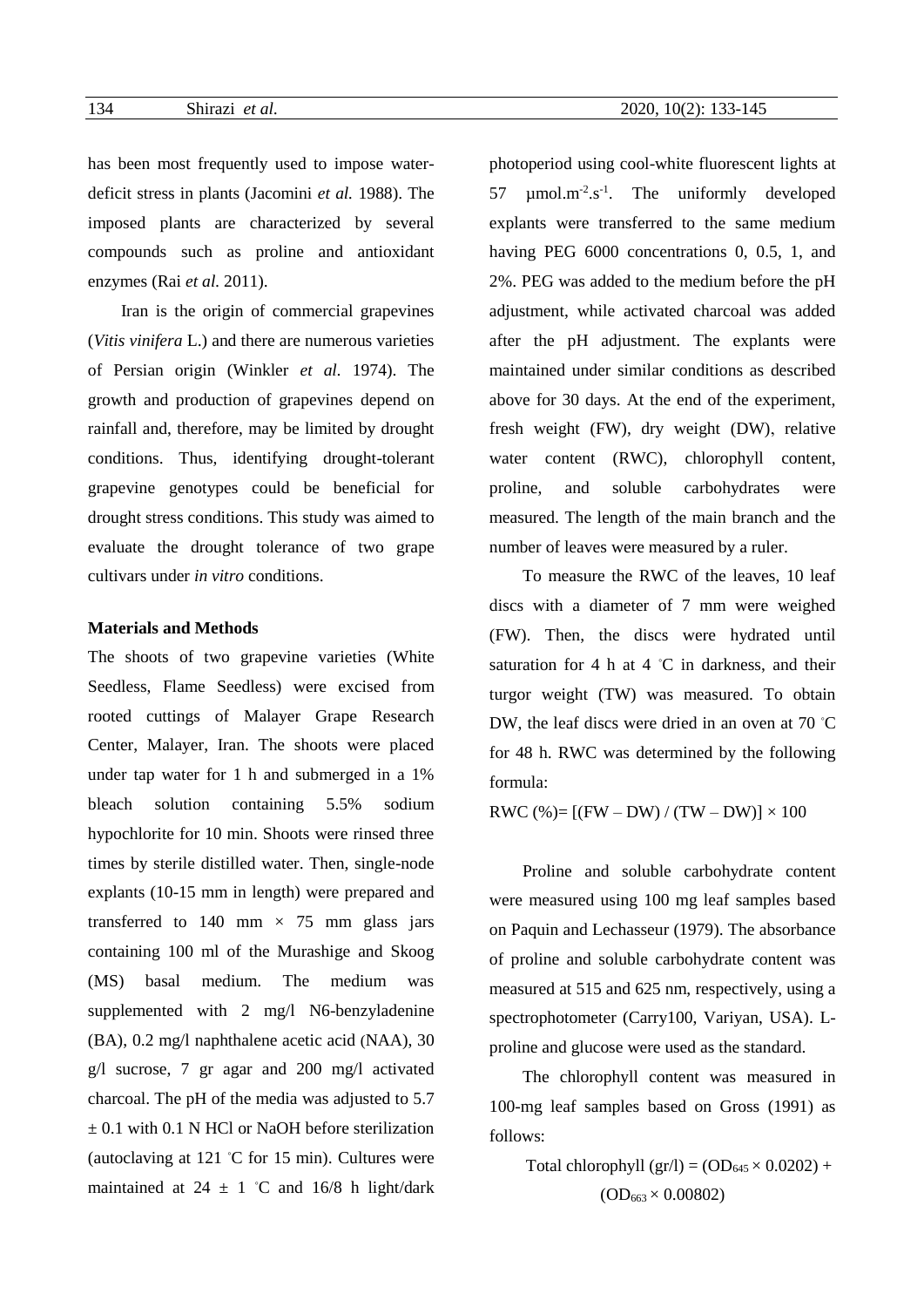Chlorophyll a  $(gr/l) = (OD_{645} \times 0.0127) +$  $(OD_{663} \times 0.00269)$ Chlorophyll a  $(gr/l) = (OD_{645} \times 0.0229) +$  $(OD_{663} \times 0.00468)$ 

The absorbance was measured at 645 and 663 nm using a spectrophotometer (Carry100, Variyan, USA).

The experiment was conducted as factorial [four concentrations of PEG  $6000$ , i.e., 0, 0.5, 1, and 2% (w/v) and two grape cultivars] using a completely randomized design with four replications per treatment. Statistical data analysis was carried out using the GLM procedure of the SAS 9.1 software. Assumptions of the analysis of variance were fulfilled by the square root transformation. After carrying out the analysis of variance, treatment means were compared by Duncan's multiple range test ( $p \le 0.05$ ) method. Figures were drawn by Excel.

### **Results**

# **Effects of PEG and cultivar on growth characters of the grapevine explants**

All growth characters of the grapevine explants were significantly affected by cultivars, PEG, and their interaction, except the cultivar  $\times$  PEG interaction for the number of leaves (Table 1). The Flame Seedless cultivar was significantly higher than the White Seedless in shoot length, the number of leaves per shoot, FW, and DW, on the average of the PEG levels. Also, it had a significantly higher shoot length at the control and 1% PEG conditions. At the 2% PEG, the shoot length of the explants was significantly declined in the Flame Seedless variety as compared to the control but the decline was not significant at the 1% PEG level (Table 2; Figures 1A and 1B). Although the shoot length was also declined in the White Seedless variety at 2% PEG, the change was not significant (Table 2; Figure 1C). On the average of two varieties, the lowest and highest shoot length belonged to the 2% (w/v) PEG in the media and the control (0.31 cm and 1.30, respectively). The number of leaves per shoot was also reduced at 1 and 2% PEG levels but the reduction was not significant in the Flame Seedless cultivar (Table 2). The lowest and highest number of leaves were obtained with the  $2\%$  (w/v) PEG and the control (1.18 and 3.80, respectively). At the PEG concentration of 0.5%, the FW of the explants decreased but at the PEG concentration of 2%, DW increased significantly.

# **Effects of PEG and cultivar on biochemical and physiological characters of the grapevine explants**

There were significant differences between cultivars in terms of proline, soluble carbohydrates, and the chlorophyll b content. Also, RWC, proline, and chlorophyll a were affected significantly by PEG. The cultivar  $\times$  PEG interaction was only significant for RWC and proline (Table 3).

Increasing PEG concentration to the 2% level in the media led to the significant proline accumulation in the leaves of the grape explants averaged over two cultivars. The lowest and highest proline content (178.10 and 317.28) µmol/gr leaf FW, respectively) was due to the concentration of  $0.5$  and  $2\%$  (w/v) PEG in the media, respectively. Among the cultivars tested, White Seedless had the highest proline content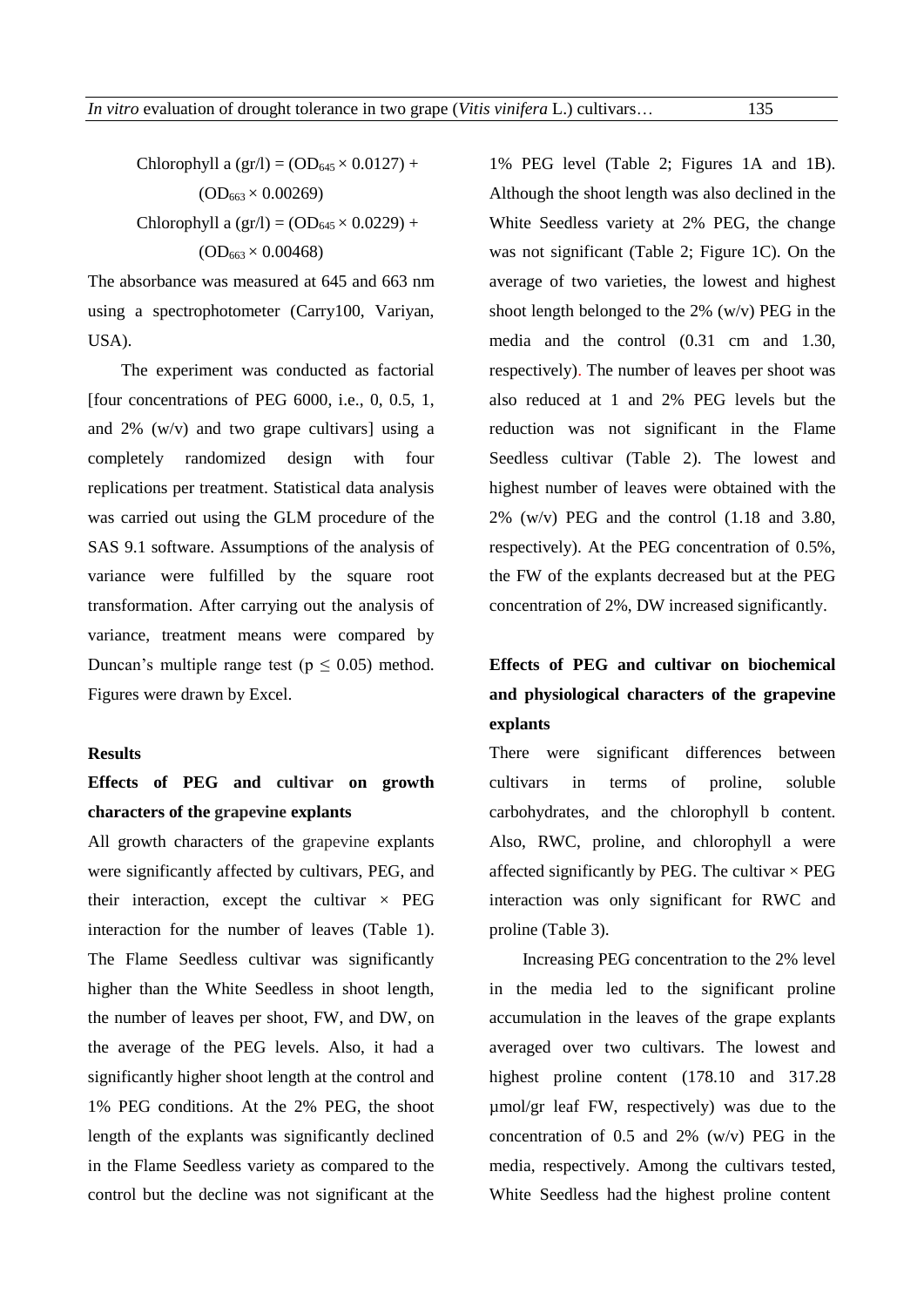| SOV                    | df | Mean squares  |                    |            |            |  |
|------------------------|----|---------------|--------------------|------------|------------|--|
|                        |    | Length of the | Number of          | Fresh      | Dry        |  |
|                        |    | main branch   | leaves             | weight     | weight     |  |
| Cultivars              |    | $5.85**$      | $7.61**$           | $0.0052**$ | $0.0013**$ |  |
| <b>PEG</b>             | 3  | $0.82**$      | $3.46**$           | $0.014**$  | $0.0020**$ |  |
| Cultivars $\times$ PEG | 3  | $1.00**$      | 0.53 <sup>ns</sup> | $0.052**$  | $0.0021**$ |  |
| Error                  | 55 | 0.16          | 0.60               | 0.00055    | 0.00010    |  |
| CV(%)                  | -  | 42.09         | 69.64              | 32.91      | 29.13      |  |

<sup>ns,\*\*</sup>non-significant and significant at  $p \le 0.01$ , respectively

|  |  |  | Table 2. Means of growth characters of grapevine explants as affected by drought stress (PEG) and cultivar |  |
|--|--|--|------------------------------------------------------------------------------------------------------------|--|
|  |  |  |                                                                                                            |  |

| Factors and treatments           | Shoot<br>length<br>(cm) | Number of<br>leaves per<br>shoot | Fresh<br>weight<br>(gr) | Dry<br>weight<br>(gr) |
|----------------------------------|-------------------------|----------------------------------|-------------------------|-----------------------|
| Variety                          |                         |                                  |                         |                       |
| <b>Flame Seedless</b>            | 1.34a                   | 2.93a                            | 0.044a                  | 0.019a                |
| <b>White Seedless</b>            | 0.48 <sub>b</sub>       | 1.61b                            | 0.039 <sub>b</sub>      | 0.017 <sub>b</sub>    |
|                                  |                         |                                  |                         |                       |
| PEG level                        |                         |                                  |                         |                       |
| Control                          | 1.30a                   | 3.80a                            | 0.057a                  | 0.017 <sub>b</sub>    |
| 0.5% PEG                         | 1.15a                   | 2.50a                            | 0.028 <sub>b</sub>      | 0.015 <sub>b</sub>    |
| 1% PEG                           | 0.93a                   | 1.75 <sub>b</sub>                | 0.039ab                 | 0.018 <sub>b</sub>    |
| <b>2% PEG</b>                    | 0.31 <sub>b</sub>       | 1.18 <sub>b</sub>                | 0.044ab                 | 0.022a                |
|                                  |                         |                                  |                         |                       |
| Treatment                        |                         |                                  |                         |                       |
| Control (0 PEG) - Flame Seedless | 1.93a                   | 4.37a                            | 0.067a                  | 0.016ab               |
| 0.5% PEG - Flame Seedless        | 1.12bc                  | 2.87a                            | 0.021 <sub>b</sub>      | 0.013 <sub>b</sub>    |
| 1% PEG - Flame Seedless          | 1.87ab                  | 2.37a                            | 0.039ab                 | 0.021ab               |
| 2% PEG - Flame Seedless          | 0.47cd                  | 2.12a                            | 0.050ab                 | 0.028a                |
| <b>Control - White Seedless</b>  | 0.57cd                  | 3.14a                            | 0.045ab                 | 0.019ab               |
| 0.5% PEG - White Seedless        | 0.75c                   | 2.12a                            | 0.036 <sub>b</sub>      | 0.018ab               |
| 1% PEG - White Seedless          | 0.43d                   | 1.12 <sub>b</sub>                | 0.038 <sub>b</sub>      | 0.015 <sub>b</sub>    |
| 2% PEG - White Seedless          | 0.18d                   | 0.25 <sub>b</sub>                | 0.037 <sub>b</sub>      | 0.016ab               |

 Means with the same letter within each category are not significantly different based on Duncan's multiple range test  $(p \le 0.05)$ .

(343.74 µmol/gr leaf FW). Also, the highest proline content (524.20 µmol/gr leaf FW) was obtained in the White Seedless explants at the PEG concentration of 2% (Table 4). On the other hand, according to Table 4, Flame Seedless had higher soluble carbohydrates content than the White Seedless cultivar.

Table 4 shows a significant reduction in RWC under drought stress. The lowest and highest RWC (29.00 and 57.83, respectively)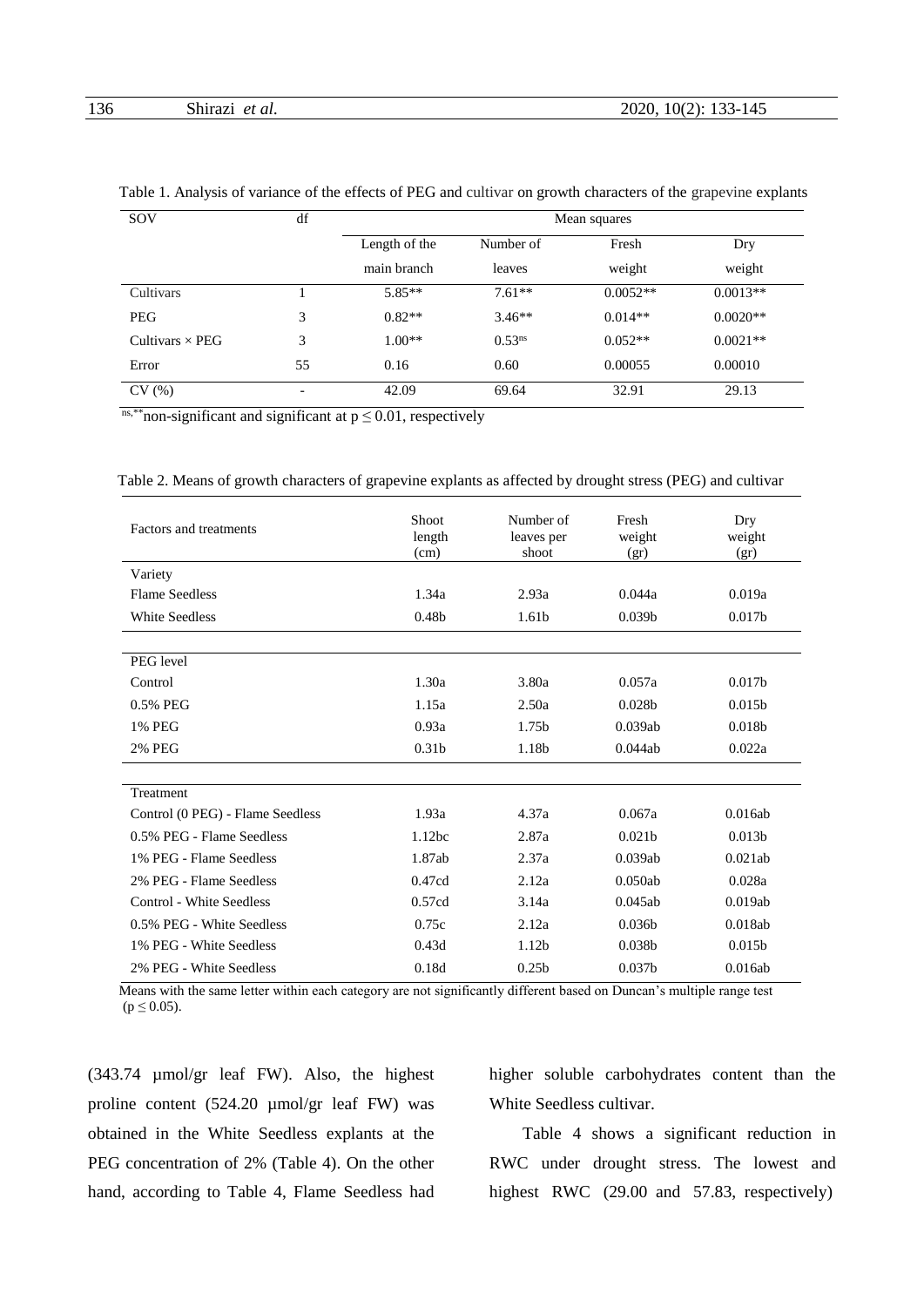

Figure 1. Explants of grapevine. A) The Flame Seedless cultivar at no PEG; B) The Flame Seedless cultivar at 2% (w/v) PEG; C) The White Seedless cultivar at 2% (w/v) PEG

was due to the concentration of 0.5% (w/v) PEG in the media and the control. No significant difference was observed between the two cultivars for RWC (Table 4). However, there was a significant interaction between cultivar  $\times$  drought stress. The lowest and highest RWC (19.99 and 67.14) belonged to the Flame Seedless explants at no PEG and 0.5% PEG, respectively. In White Seedless, RWC remained stable with the increase in the stress level (Table 4).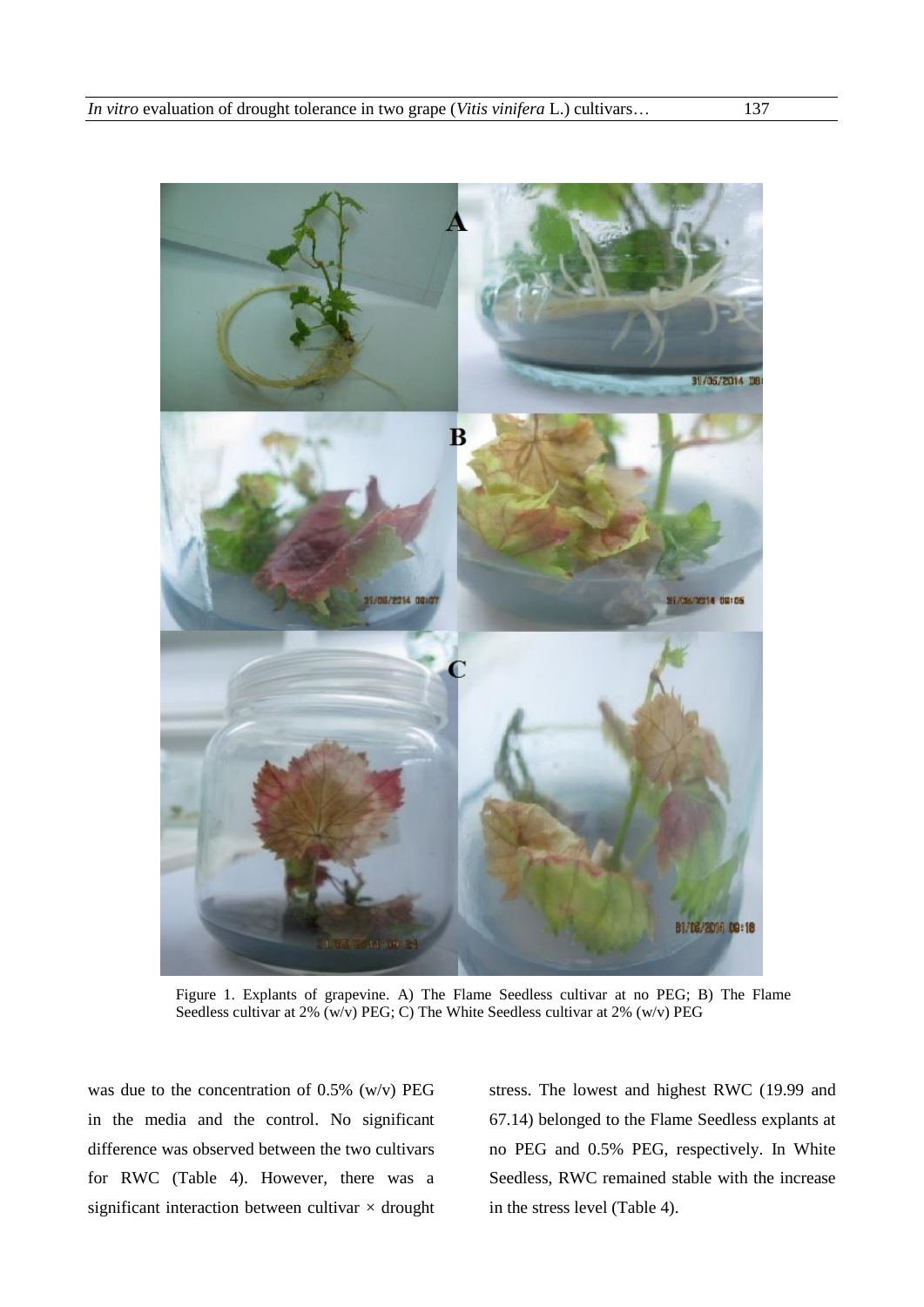| 138 | $\sim$ 1<br>`al.<br>et<br>Snifazi<br>. | 2020,<br>-145<br>$10(2)$ :<br>.<br>_____<br>$\sim$ |
|-----|----------------------------------------|----------------------------------------------------|
|     |                                        |                                                    |

| $\epsilon$ rapovino capianto |    |                     |          |                    |                    |                    |                    |
|------------------------------|----|---------------------|----------|--------------------|--------------------|--------------------|--------------------|
| SOV                          | df | Mean squares        |          |                    |                    |                    |                    |
|                              |    | Relative water      | Proline  | Soluble            | Total              | Chlorophyll a      | Chlorophyll b      |
|                              |    | content             |          | carbohydrates      | chlorophyll        |                    |                    |
| Cultivars                    |    | $.77$ <sup>ns</sup> | 757875** | $6.20**$           | 0.23 <sup>ns</sup> | 0.11 <sup>ns</sup> | $0.55**$           |
| <b>PEG</b>                   |    | $22.30**$           | 129383** | $0.64^{ns}$        | 0.26 <sup>ns</sup> | $0.11*$            | 0.16 <sup>ns</sup> |
| Cultivars $\times$ PEG       |    | $6.54*$             | 129357** | 0.11 <sup>ns</sup> | 0.04 <sup>ns</sup> | 0.02 <sup>ns</sup> | 0.02 <sup>ns</sup> |
| Error                        | 50 | l.65                | 949      | 0.41               | 0.27               | 0.031              | 0.06               |

Table 3. Analysis of variance of the effects of PEG and cultivar on biochemical and physiological characters of the grapevine explants

<sup>ns,\*,\*\*</sup>non-significant and significant at  $p \le 0.05$  and  $p \le 0.01$ , respectively

Table 4. Means of the biochemical and physiological characters of grapevine explants as affected by drought stress (PEG) and cultivar

CV % - 22.09 13.59 27.15 33.95 32.02 35.26

| Factors and treatments    | Relative<br>water<br>content $(\% )$ | Proline<br>$\mu$ mol/gr<br>leaf FW) | Soluble<br>carbohydrates | Total<br>chlorophyll | Chlorophyll a<br>(mg/gr of fresh weight) | Chlorophyll b     |
|---------------------------|--------------------------------------|-------------------------------------|--------------------------|----------------------|------------------------------------------|-------------------|
| Cultivar                  |                                      |                                     |                          |                      |                                          |                   |
| <b>Flame Seedless</b>     | 37.59a                               | 139.34b                             | 7.78a                    | 1.09a                | 0.39a                                    | 0.71a             |
| <b>White Seedless</b>     | 40.37a                               | 343.74a                             | 4.39b                    | 0.80a                | 0.26a                                    | 0.52 <sub>b</sub> |
|                           |                                      |                                     |                          |                      |                                          |                   |
| PEG                       |                                      |                                     |                          |                      |                                          |                   |
| Control                   | 57.83a                               | 217.41bc                            | 7.96a                    | 1.55a                | 0.54a                                    | 0.98a             |
| 0.5% PEG                  | 29.00b                               | 178.10c                             | 5.82a                    | 0.86a                | 0.31 <sub>b</sub>                        | 0.56 <sub>b</sub> |
| 1% PEG                    | 38.60b                               | 228.74b                             | 5.85a                    | 0.77a                | 0.28 <sub>b</sub>                        | 0.50 <sub>b</sub> |
| <b>2% PEG</b>             | 31.07b                               | 317.28a                             | 5.43a                    | 0.77a                | 0.24 <sub>b</sub>                        | 0.53 <sub>b</sub> |
|                           |                                      |                                     |                          |                      |                                          |                   |
| Cultivar $\times$ PEG     |                                      |                                     |                          |                      |                                          |                   |
| Control - Flame Seedless  | 67.14a                               | 140.74d                             | 9.21a                    | 1.64a                | 0.57a                                    | 1.03a             |
| 0.5% PEG - Flame Seedless | 19.99d                               | 134.28d                             | 6.94abc                  | 0.85 <sub>bc</sub>   | 0.30ab                                   | 0.54ab            |
| 1% PEG - Flame Seedless   | 39.00 <sub>bc</sub>                  | 146.12d                             | 8.01ab                   | 0.93 <sub>bc</sub>   | 0.34ab                                   | 0.60ab            |
| 2% PEG - Flame Seedless   | 22.33d                               | 136.23d                             | 7.00abc                  | 0.95bc               | 0.34ab                                   | 0.62ab            |
| Control - White Seedless  | 47.19b                               | 319.64b                             | 5.97abcd                 | 1.33ab               | 0.47a                                    | 0.85a             |
| 0.5% PEG - White Seedless | 38.02bc                              | 221.92c                             | 4.69 <sub>bcd</sub>      | 0.88bc               | 0.32ab                                   | 0.58ab            |
| 1% PEG - White Seedless   | 38.14 <sub>bc</sub>                  | 323.16 <sub>b</sub>                 | 3.70cd                   | 0.64c                | 0.22 <sub>b</sub>                        | 0.40 <sub>b</sub> |
| 2% PEG - White Seedless   | 38.73bc                              | 524.20a                             | 3.63d                    | 0.61c                | 0.15 <sub>b</sub>                        | 0.46 <sub>b</sub> |

Means with the same letter within each category are not significantly different based on Duncan's multiple range test ( $p \le 0.05$ ).

The PEG stress decreased both Chlorophyll a and Chlorophyll b contents significantly. Although the Flame Seedless cultivar had higher chlorophyll a and chlorophyll b than the White Seedless the difference between the two cultivars was not significant in terms of the Chlorophyll a content.

## **Effects of PEG and cultivar on callus production of the grapevine cultivars**

Flame Seedless at the 1% PEG level produced the highest amount of callus (87.5%). The lowest percentage of callus (6.2%) was obtained in the White Seedless explants under no PEG treatment (Table 5). Figure 2 shows the red callus and red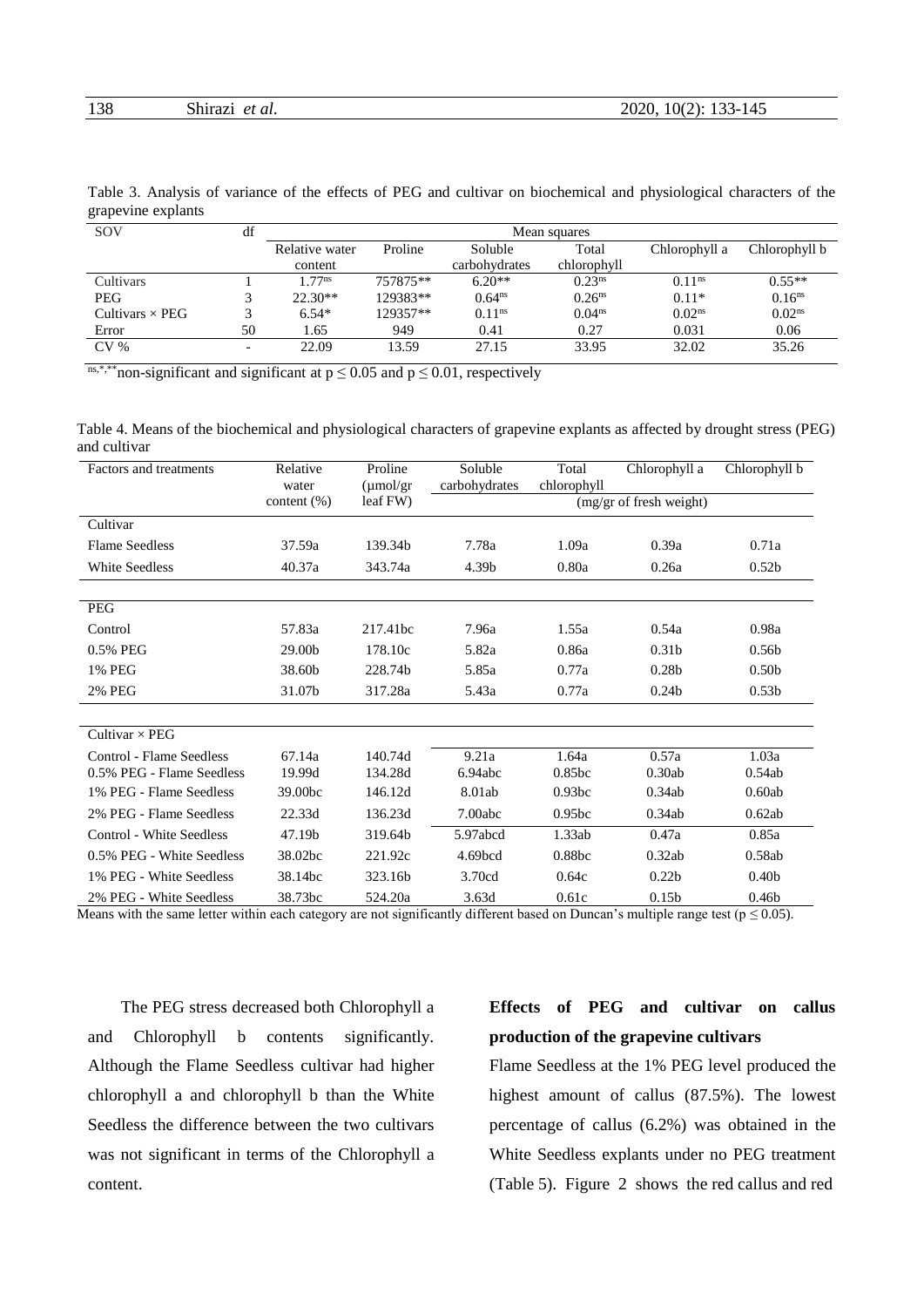| Table 5. Percentage of callus production in two cultivars of grapevine at different PEG concentrations |                       |                |  |  |  |
|--------------------------------------------------------------------------------------------------------|-----------------------|----------------|--|--|--|
| <b>PEG</b>                                                                                             | Callus $(\%)$         |                |  |  |  |
|                                                                                                        | <b>Flame Seedless</b> | White Seedless |  |  |  |
| Control                                                                                                | 18.7                  | 6.2            |  |  |  |
| 0.5% PEG                                                                                               | 12.5                  | 12.5           |  |  |  |
| 1% PEG                                                                                                 | 87.5                  | 12.5           |  |  |  |
| 2% PEG                                                                                                 | 43.7                  | 25             |  |  |  |

Table 5. Percentage of callus production in two cultivars of grapevine at different PEG concentrations



Figure 2. A) Red callus production at the 1% PEG level of the Flame Seedless explants; B) Red root production at the 1% PEG level of the Flame Seedless explants

root production of the Flame Seedless explants at the 1% PEG level of stress.

## **Discussion**

This study investigated two grape cultivars *in vitro* at PEG-induced drought stress. Attempts have been made to select abiotic stress-tolerant plants at *in vitro* conditions in a wide range of plant species, including cereals, vegetables, fruits, and other commercially important plant species (Rai *et al.* 2011; Bigdeloo *et al.* 2018). Previous studies on *in vitro* propagation of the *Vitis* genus have shown that the rate of succession in each culture stage depends on the type of the genotype (Novak and Jůvova 1982; Bajaj 1986; Reisch 1986; Péros *et al.* 1998; Smerea *et al.* 2010;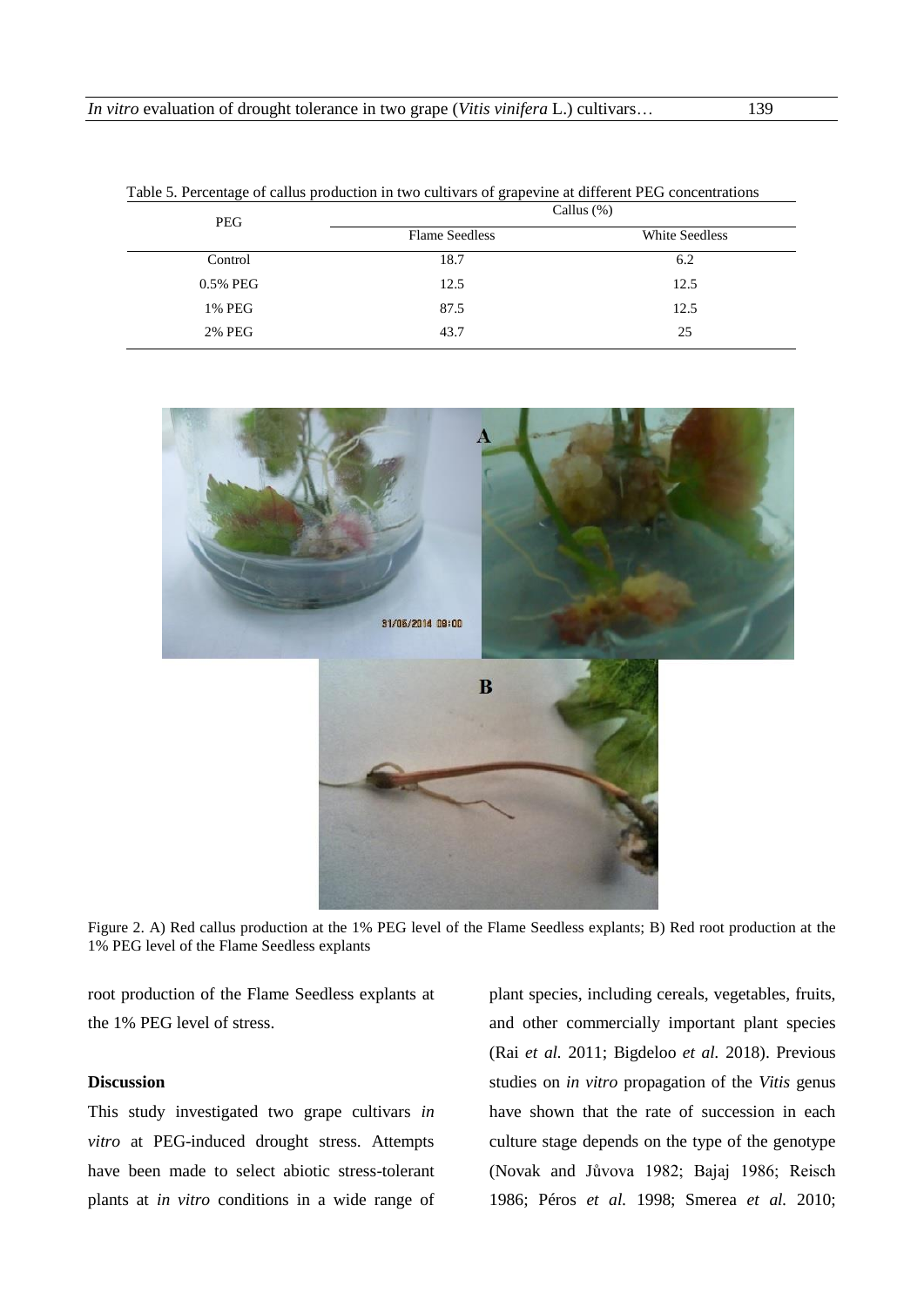Alizadeh *et al.* 2010; Eftekhari *et al.* 2012). In the present study, the Flame Seedless and White Seedless varieties were successfully established in the MS basal medium. However, different *in vitro*  responses were observed between these two varieties. Péros *et al.* (1998) compared micropropagation responses of several grape varieties and found highly significant differences in terms of stem length and the number of roots and nodes. In several plant species, the differences regarding *in vitro* responses among genotypes have been suggested to be related to differences in endogenous hormone contents (Looney *et al.* 1988; Alvarez *et al.* 1989; Grönroos *et al.* 1989; Pourasadollahi *et al.* 2019). The same assumption may be adopted to explain the great variability between *V. vinifera* varieties (Péros *et al.* 1998).

Growth characters of the explants such as FW, shoot length, and the number of leaves per shoot were significantly reduced by increasing the PEG concentration in the media. Oukabli *et al.* (2008) also reported a limited growth under drought stress. PEG reduces water potential and simulates the drought conditions in the media without exerting any toxic effects or absorption by plants (Rumbaugh and Johnson, 1981; Kent and Lauchli, 1985; Bigdeloo *et al.,* 2018).

Some physiologists believe that RWC is a valuable index to evaluate the water content of plant tissues (e.g. Kramer 1983). Most studies have shown a reduction in RWC in response to drought stress (Augé *et al.* 2003; Liu *et al.* 2008; Sarvari *et al.* 2017). In the present study, RWC was reduced as PEG concentration increased in the media. In the White Seedless cultivar, RWC remained stable after increasing the stress level,

and the reduction was only 19 to 18% compared to the control. On the other hand, the Flame Seedless cultivar had significantly higher RWC than the White Seedless at normal conditions but its RWC was sharply reduced when the PEG stress was imposed. This shows that the White Seedless cultivar managed the PEG stress better than the Flame Seedless considering RWC.

A reduction in leaf water content under drought conditions leads to the accumulation of osmolytes, such as proline, in the leaves. Proline accumulation has been frequently reported in many plants or tissues in response to other abiotic stresses. However, the precise role of proline accumulation is still unclear. It may act as an osmoregulator, an osmo-protector, or a regulator of cellular redox potential (Ozden *et al.* 2009). In the current study, the leaf proline content was variety- dependent. It was not significantly increased with an increase in the PEG concentration in the Flame Seedless cultivar but a significant increase was observed in the White Seedless explants at the 2% PEG level as compared to the control (Table 2). Other investigators also reported the drought stressinduced proline accumulation in the field and *in vitro* experiments (Sivritepe *et al.* 2008; Abhari and Gholinezhad 2019). Taylor (1996) showed that declining water content in plant tissues triggers proline accumulation. Also, Trotel *et al.* (1996) indicated the proline accumulation in tissues once they were put under salt stress conditions. Solomon *et al.* (1994) indicated that proline could protect cell membranes under stress conditions. Türkan *et al.* (2005) and Verslues *et al.* (2006) also suggested that proline might act as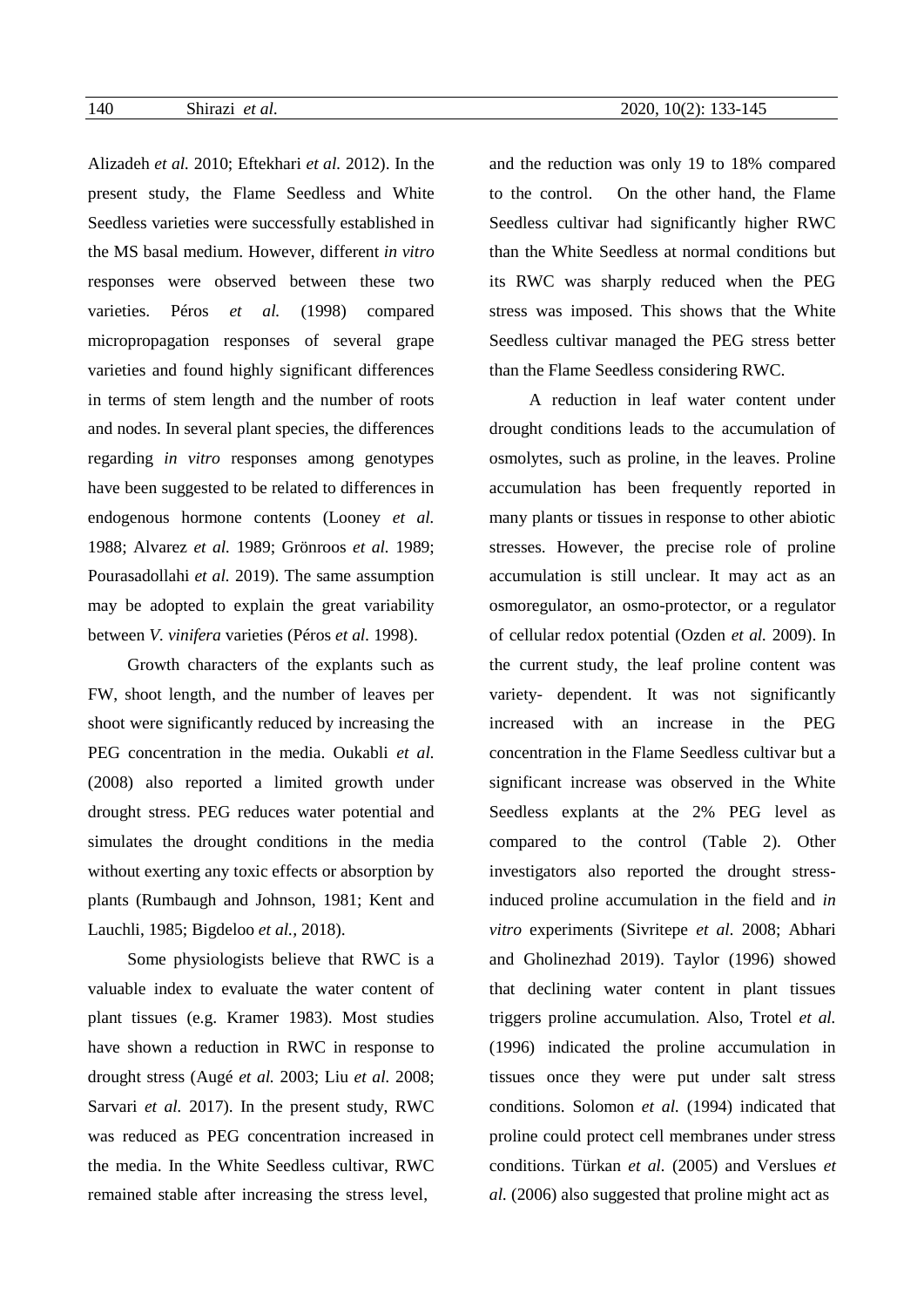a reactive oxygen species scavenger and a cell membrane stabilizer, thereby protecting cells against oxidative stress and dehydration. These findings highlight the hypothesis that proline accumulation may protect cells against environmental stresses (Sivritepe *et al.* 2008).

The results revealed that PEG-induced drought stress reduced the chlorophyll a content. However, proline contents increased with an increase in PEG concentration. The lowest chlorophyll a content and highest proline content were obtained at the concentrations of  $2\%$  (w/v) PEG in the White Seedless explant (Table 2). This reduction in chlorophyll a content during stress can be attributed to increasing proline content, which is, in turn, due to a common precursor, i.e., glutamate (Le Dily *et al.* 1993).

In the present study, PEG application did not significantly change the soluble carbohydrates in the explants. However, the soluble carbohydrates of the Flame Seedless cultivar were significantly higher than the White Seedless cultivar when PEG was imposed at the 1 and 2% concentrations. Also, relative to the respective controls, the soluble carbohydrates of the Flame Seedless cultivar were 25% higher than the White Seedless at 1% PEG and 14% higher at 2% PEG. This indicates that Flame Seedless endures the PEG stress by the management of its soluble carbohydrates. Accumulation of soluble carbohydrates during drought stress conditions has been reported in grape (Patakas and Noitsakis 2001), strawberry (Zhang and Archbold 1993), and *Calendula officinalis* L. (Khalilzadeh *et al.* 2020). According to Hoekstra *et al.* (2001), the accumulation of soluble carbohydrate content is closely related to drought resistance in plants. Glucose is a precursor of anthocyanin, whose increasing concentrations can be observed during stressful situations (Simões *et al.* 2009).

### **Conclusions**

Based on the growth characters of the explants, the Flame Seedless cultivar was more vigorous than White Seedless and better managed its shoot length, number of leaves per shoot, DW, chlorophyll a, chlorophyll b, soluble carbohydrates, and callus production of the explants at 1% PEG stress level. Although the White Seedless cultivar was not more vigorous than Flame Seedless but showed significantly higher proline content, non-significant reduction in RWC, and a slightly lower reduction in shoot length and FW of the explants at 2% PEG as compared to the control. It seems that both varieties succeeded in dealing with stress with their unique mechanisms. Osmoregulation is a type of stress avoidance mechanism. Increased proline content and non-significant reduction of RWC at 2% PEG in the White Seedless cultivar and lower non-significant reduction of soluble carbohydrates content in the Flame Seedless cultivar as defense factors of the plant tissues may have contributed to the drought stress tolerance of these grapevine cultivars.

### **Conflict of interest**

The authors declare that they have no conflict of interest with any people or organization concerning the subject of the manuscript.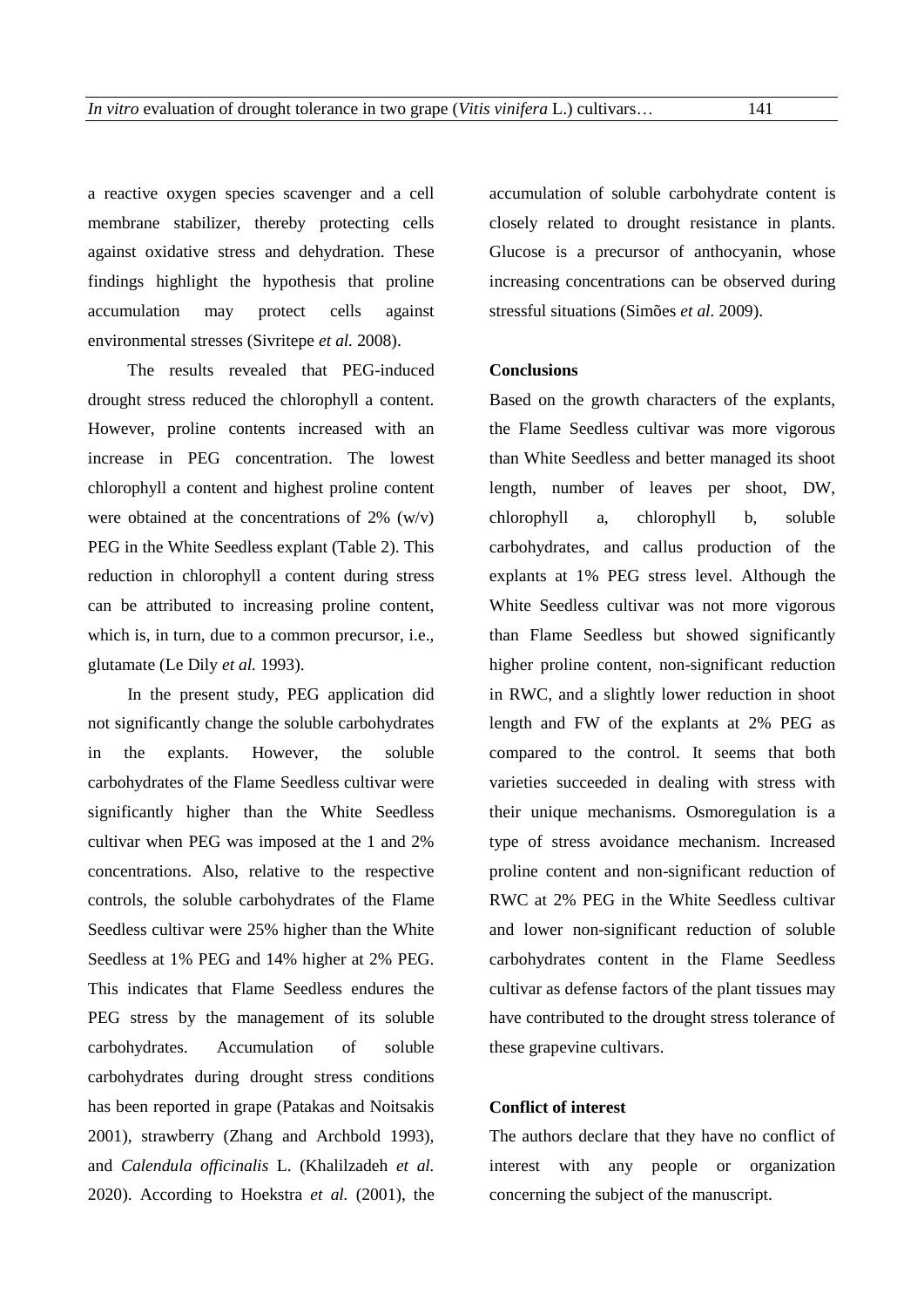### **References**

- [Abhari](https://breeding.tabrizu.ac.ir/?_action=article&au=97521&_au=Abbas++Abhari) A and [Gholinezhad](https://breeding.tabrizu.ac.ir/?_action=article&au=62642&_au=Esmaeil++Gholinezhad) E, 2019. Effect of humic acid on grain yield and yield components in chickpea under different irrigation levels. Journal of Plant Physiology and Breeding [9\(2\)](https://breeding.tabrizu.ac.ir/issue_1214_1217.html): 19-29.
- Alizadeh M, Singh SK, and Patel VB, 2010. Comparative performance of *in vitro* multiplication in four grape (*Vitis* spp.) rootstock genotypes. International Journal of Plant Production 4(1): 41-50.
- Alvarez R, Nissen SJ, and Sutter EG, 1989. Relationship between indol-3-acetic acid levels in apple (*Malus pumila* Mill) rootstocks cultured *in vitro* and adventitious root formation in the presence of indole 3 butyric acid. Plant Physiology 89(2): 439-443.
- Augé RM, Stodola AJW, Moore JL, Klingeman WE, and Duan X, 2003. Comparative dehydration tolerance of foliage of several ornamental crops. Scientia Horticulturae 98(4): 511-516.
- Bajaj Y, 1986. Biotechnology in Agriculture and Forestry. Trees I. Springer-Verlag, Berlin, Germany.
- Barakat MN and Abdel-Latif TH, 1996. *In vitro* selection of wheat callus tolerant to high levels of salt and plant regeneration. Euphytica 91: 127-140.
- [Bigdeloo](https://breeding.tabrizu.ac.ir/?_action=article&au=92318&_au=Vahid++Bigdeloo) V, [Soleimani](https://breeding.tabrizu.ac.ir/?_action=article&au=66132&_au=Ali++Soleimani) A, Abdollahi H, and [Bahari](https://breeding.tabrizu.ac.ir/?_action=article&au=66137&_au=Abbas++Bahari) A, 2018. Comparative study of two pear cultivars to PEG-induced osmotic stress. Journal of Plant Physiology and Breeding [8\(1\)](https://breeding.tabrizu.ac.ir/issue_1214_1217.html): 89-99.
- Cano EA, Pérez-Alfocea F, Moreno V, Caro M, and Bolarín MC, 1998. Evaluation of salt tolerance in cultivated and wild tomato species through *in vitro* shoot apex culture. Plant Cell, Tissue and Organ Culture 53: 19.
- Darko E, Végh B, Khalil R, Marček T, Szalai G, Pál M, and Janda T, 2019**.** Metabolic responses of wheat seedlings to osmotic stress induced by various osmolytes under iso-osmotic conditions. PLoS ONE 14(12): e0226151.
- Debez A, Saadaoui D, Ramani B, Ouerghi Z, Koyro HW, Huchzermeyer B, and Abdelly C, 2006. Leaf H<sup>+</sup>-ATPase activity and photosynthetic capacity of *Cakile maritima* under increasing salinity. Environmental and Experimental Botany 57(3): 285-295.
- Dörffling K, Dörffling H, and Lesselich G, 1993. *In vitro* selection and regeneration of hydroxyprolineresistant lines of winter wheat with increased proline content and increased frost tolerance. Journal of Plant Physiology 142(2): 222-225.
- Eftekhari M, Alizadeh M, Mashayekhi K, and Asghari HR, 2012. *In vitro* propagation of four Iranian grape varieties: influence of genotype and pretreatment with arbuscular mycorrhiza. Vitis 51(4): 175-182.
- Fallon KM and Phillips R, 1989. Responses to water stress in adapted and unadapted carrot cell suspension cultures. Journal of Experimental Botany 40(6): 681-687.
- Grönroos L, Kubat B, Von Arnold S, and Eliasson L, 1989. Cytokinin contents in shoot cultures of four Salix clones. Journal of Plant Physiology 135(2): 150-154.
- Gross J, 1991. Pigments in Vegetables. Chlorophylls and Carotenoids. Van Nostr Reinhold, New York, USA, 351 p.
- Heyser JW and Nabors MW, 1981. Growth, water content, and solute accumulation of two tobacco cell lines cultured on sodium chloride, dextran, and polyethylene glycol. Plant Physiology 68(6): 1454-1459.
- Hoekstra FA, Golovina EA, and Buitink J, 2001. Mechanisms of plant dessication tolerance. Trends in Plant Science 6(9): 431-438.
- Hussain A, Qarshi IA, Nazir H, and Ullah I, 2012. Plant tissue culture: current status and opportunities. In: Leva A and Rinaldi LMR (eds.). Recent Advances in Plant In Vitro Culture. Pp. 1-27. IntechOpen.
- Jacomini E, Bertani A, and Mapelli S, 1988. Accumulation of polyethylene glycol 6000 and its effects on water content and carbohydrate level in water-stressed tomato plants. Canadian Journal of Botany 66(5): 970-973.
- Karimi S, Hojati Sh, Eshghi S, Nazary Moghaddam R, and Jandoust S, 2012. Magnetic exposure improves tolerance of fig 'Sabz' explants to drought stress induced *in vitro*. Scientia Horticulturae 137: 95-99 .
- Kent LM and Lauchli A, 1985. Germination and seedling growth of cotton: salinity-calcium interactions. Plant Cell and Environment 8(2): 155-159.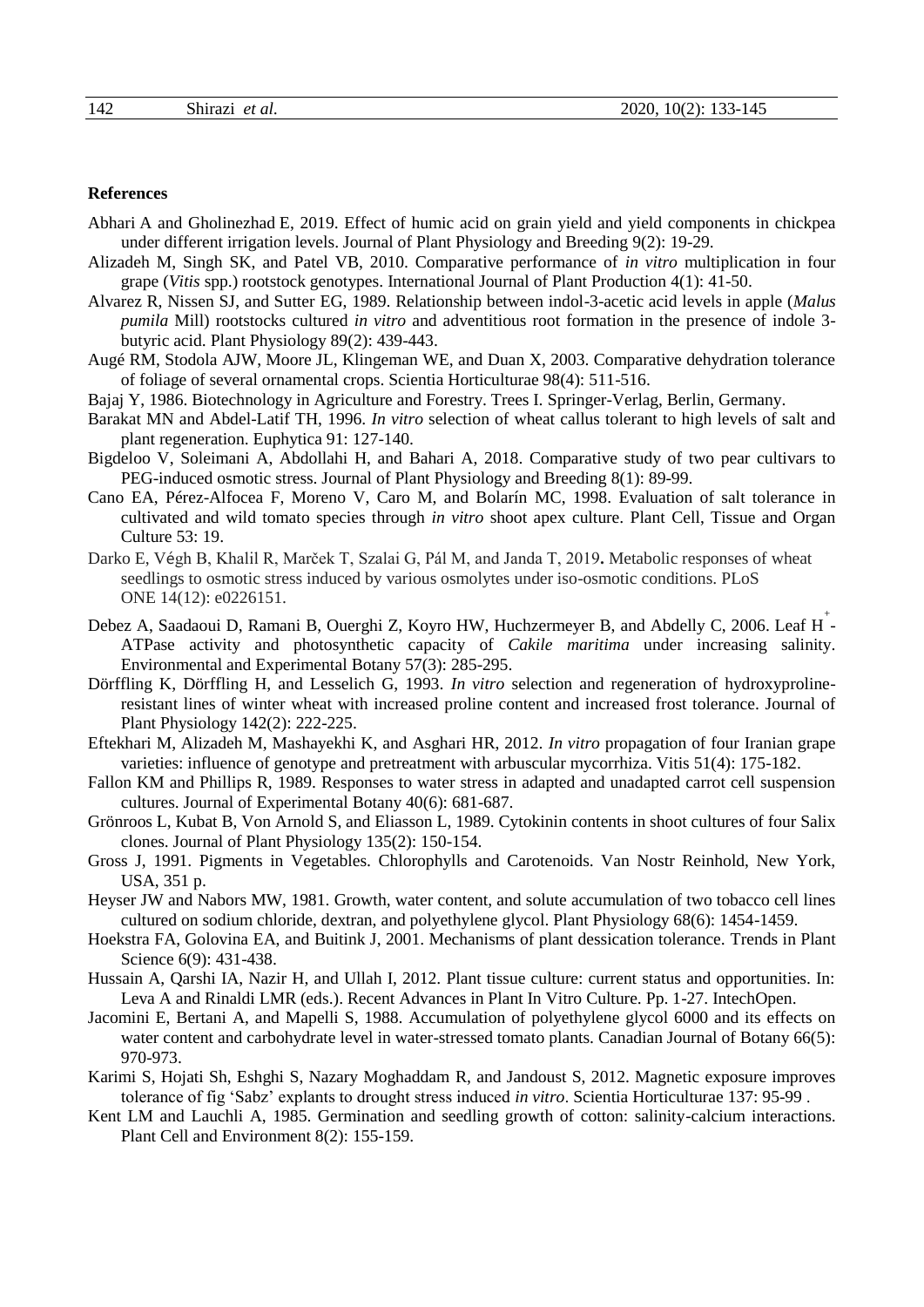- [Khalilzadeh](https://breeding.tabrizu.ac.ir/?_action=article&au=62640&_au=Razieh++Khalilzadeh) R, [Seid Sharifi](https://breeding.tabrizu.ac.ir/?_action=article&au=25719&_au=Raouf++Seid+Sharifi) R, and [Pirzad](https://breeding.tabrizu.ac.ir/?_action=article&au=29115&_au=Alireza++Pirzad) A, 2020. Mitigation of drought stress in pot marigold (*Calendula officinalis*) plant by foliar application of methanol. Journal of Plant Physiology and Breeding [10\(1\)](https://breeding.tabrizu.ac.ir/issue_1214_1217.html): 71- 84.
- Kramer PJ, 1983. Water Relations of Plants. Academic Press, Inc., USA.
- Le Dily F, Billard JP, Le Saos J, and Huault C, 1993. Effect of NaCl and gabaculine on chlorophyll and proline levels during growth of radish cotyledons. Plant Physiology and Biochemistry 31(3): 303-310.
- Levall MW and Bornman JF, 1993. Selection *in vitro* for UV-tolerant sugar beet (*Beta vulgaris*) somaclones. Physiologia Plantarum 88(1): 37-43.
- Levitt J, 1980. Response of plant to environmental stresses: water, radiation, salt, and other stress. Academic Press, USA, 607 p.
- Liu J, Xie X, Du J, Sun J, and Bai X, 2008. Effects of simultaneous drought and heat stress on Kentucky bluegrass. Scientia Horticulturae 115(2): 190-195.
- Looney NE, Taylor JS, and Pharis RP, 1988. Relationship of endogenous gibberellin and cytokinin levels in shoot tips to apical form in four strains of 'McIntosh' apple. Journal of the American Society for Horticultural Science 113: 395-398.
- Novak FJ and Jůvova Z, 1982. Clonal propagation of grapevine through *in vitro* axillary bud culture. Scientia Horticulturae 18(3): 231-240.
- Oukabli A, Mekaoui A, Ibnouali-El-Aloui M, and Bari A, 2008. Contribution to identification of fig (*Ficus carica*) genotypes tolerant to drought. Acta Horticulturae 798: 87-93.
- Ozden M, Demirel U, and Kahraman A, 2009. Effects of proline on antioxidant system in leaves of grapevine (*Vitis vinifera* L.) exposed to oxidative stress by H2O2. Scientia Horticulturae 119(2): 163- 168.
- Paquin R and Lechasseur P, 1979. Observations sur une methodé de dosage de la proline libre dans les extraits de plantes. Canadian Journal of Botany 57(18): 1851-1854.
- Patakas A and Noitsakis B, 2001. Leaf age effects on solute accumulation water-stressed grapevines. Journal of Plant Physiology 158(1): 63-69.
- Péros JP, Torregrossa L, and Berger G, 1998. Variability among *Vitis vinifera* cultivars in micropropagation, organogenesis, and antibiotic sensitivity. Journal of Experimental Botany 49(319): 171-179.
- [Pourasadollahi](https://breeding.tabrizu.ac.ir/?_action=article&au=79660&_au=Atefeh++Pourasadollahi) A, [Siosemardeh](https://breeding.tabrizu.ac.ir/?_action=article&au=79659&_au=Adel++Siosemardeh) A, [Hosseinpanahi](https://breeding.tabrizu.ac.ir/?_action=article&au=79661&_au=Farzad++Hosseinpanahi) F, and [Sohrabi](https://breeding.tabrizu.ac.ir/?_action=article&au=79662&_au=Yusef++Sohrabi) Y, 2019. Physiological and agromorphological response of potato to drought stress and hormone application. Journal of Plant Physiology and Breeding [9\(1\)](https://breeding.tabrizu.ac.ir/issue_1214_1217.html): 47-61.
- Rai MK, Kalia RK, Singh R, Gangola MP, and Dhawana AK, 2011. Developing stress tolerant plants through *in vitro* selection—An overview of the recent progress. Environmental and Experimental Botany 71(1): 89-98.
- Reisch BI, 1986. Influence of genotype and cytokinins on *in vitro* shoot proliferation of grapes. J. American Society for Horticultural Science 111: 138-141.
- Rout GR and Sahoo S, 2007. *In vitro* selection and plant regeneration of copper-tolerant plants from leaf explants of *Nicotiana tabacum* L. cv. 'Xanthi'. Plant Breeding 126(4): 403-409.
- Roy B and Mandal AB, 2005. Towards development of Al-toxicity tolerant lines in Indica rice by exploiting somaclonal variation. Euphytica 145: 221-227.
- Rumbaugh MD and Johnson DA, 1981. Screening alfalfa germplasm for seedling drought resistance. Crop Science 21: 704-713.
- [Sarvari](https://breeding.tabrizu.ac.ir/?_action=article&au=42300&_au=Mozhgan++Sarvari) M, [Darvishzadeh](https://breeding.tabrizu.ac.ir/?_action=article&au=42297&_au=Reza++Darvishzadeh) R, Najafzadeh R, and [Hatami Maleki,](https://breeding.tabrizu.ac.ir/?_action=article&au=60438&_au=Hatami++Maleki) 2017. Physio-biochemical and enzymatic responses of sunflower to drought stress. Journal of Plant Physiology and Breeding [7\(1\)](https://breeding.tabrizu.ac.ir/issue_1214_1217.html): 105-119.
- Simões C, Brasil Bizarri CH, da Silva Cordeiro L, Carvalho de Castro T, Machado Coutada LC, Ribeiro da Silva AJ, Albarello N, and Mansur E, 2009. Anthocyanin production in callus cultures of *Cleome rosea*: modulation by culture conditions and characterization of pigments by means of HPLC-DAD/ESIMS. Plant Physiology and Biochemistry 47(10): 895-903.
- Sivritepe N, Erturk U, Yerlikaya C, Turkan I, Bor M, and Ozdemir F, 2008. Response of the cherry rootstock to water stress induced *in vitro*. Biologia Plantarum 52(3): 573-576.
- Smerea S, Andronic L, Grigorov T, and Bujoreanu V, 2010. *In vitro* regenerative genotypic specificity of meristems from virus infected grapevine cultivars. Romanian Biotechnological Letters 15(2): 19-25.
- Solomon A, Beer S, Waisel Y, Jones GP, and Paleg LG, 1994. Effect of NaCl on the carboxylation activity of rubisco from *Tamarix ordanis* in the presence and absence of proline related compatible solutes.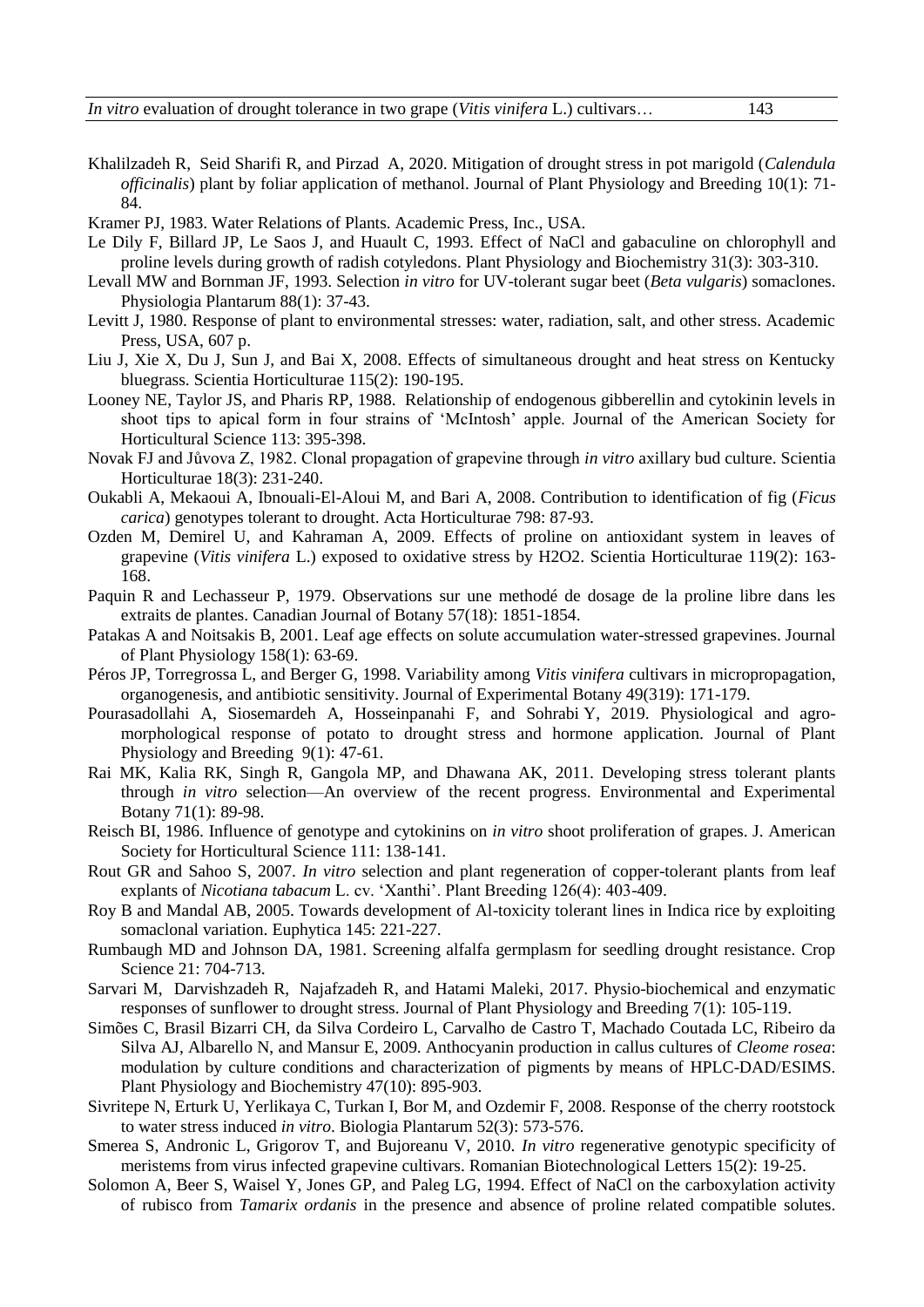| 144 | $\sim$<br>Shirazi<br>`al.<br><i>ot</i><br>$\sim$ | $0(2)$ :<br>2020,<br>. .<br>. .<br>1 J J T<br>ᆠᅮ<br>$\sim$<br>_____<br>___<br>$\sim$ |
|-----|--------------------------------------------------|--------------------------------------------------------------------------------------|
|     |                                                  |                                                                                      |

Physiologia Plantarum 90: 198-208.

Taylor CB, 1996. Proline and water deficit: ups, downs, ins, and outs. Plant Cell 8(8): 1221-1224.

- Trotel P, Bouchereau A, Niogret MF, and Larher F, 1996. The fate of osmo-accumulated proline in leaf discs of rape (*Brassica napus* L.) incubated in a medium of low osmolarity. Plant Science 118(1): 31-45.
- Turhan H and Baser I, 2004. *In vitro* and *in vivo* water stress in sunflower (*Helianthus annuus* L.). Helia 27(40): 227-236.
- Türkan I, Bor M, Özademir F, and Koca H, 2005. Differential responses of lipid peroxidation and antioxidants in the leaves of drought-tolerant *P. acutifolius* Gray and drought-sensitive *P. vulgaris* L. subjected to polyethylene glycol mediated water stress. Plant Science 168(1): 223-231.
- Verslues PE, Agarwal M, Katiyar-Agarwal S, Zhu J, and Zhu JK, 2006. Methods and concepts in quantifying resistance to drought, salt, and freezing abiotic stresses that affect plant water status. Plant Journal 45(4): 523-539.
- Wani SH, Sofi PA, Gosal SS, and Singh NB, 2010. *In vitro* screening of rice (*Oryza sativa* L.) callus for drought tolerance. Communications in Biometry and Crop Science 5(2):108-115.
- Winkler AJ, Cook JA, Kliewer WM, and Lider LA, 1974. General Viticulture. University of California Press, Berkeley, USA, 710 p.
- Zhang B and Archbold DD, 1993. Solute accumulation in leaves of a *Fragaria chiloensis* and a *F. virginia* selection response to water deficit stress. Journal of the American Society for Horticultural Science 118(2): 280-285.